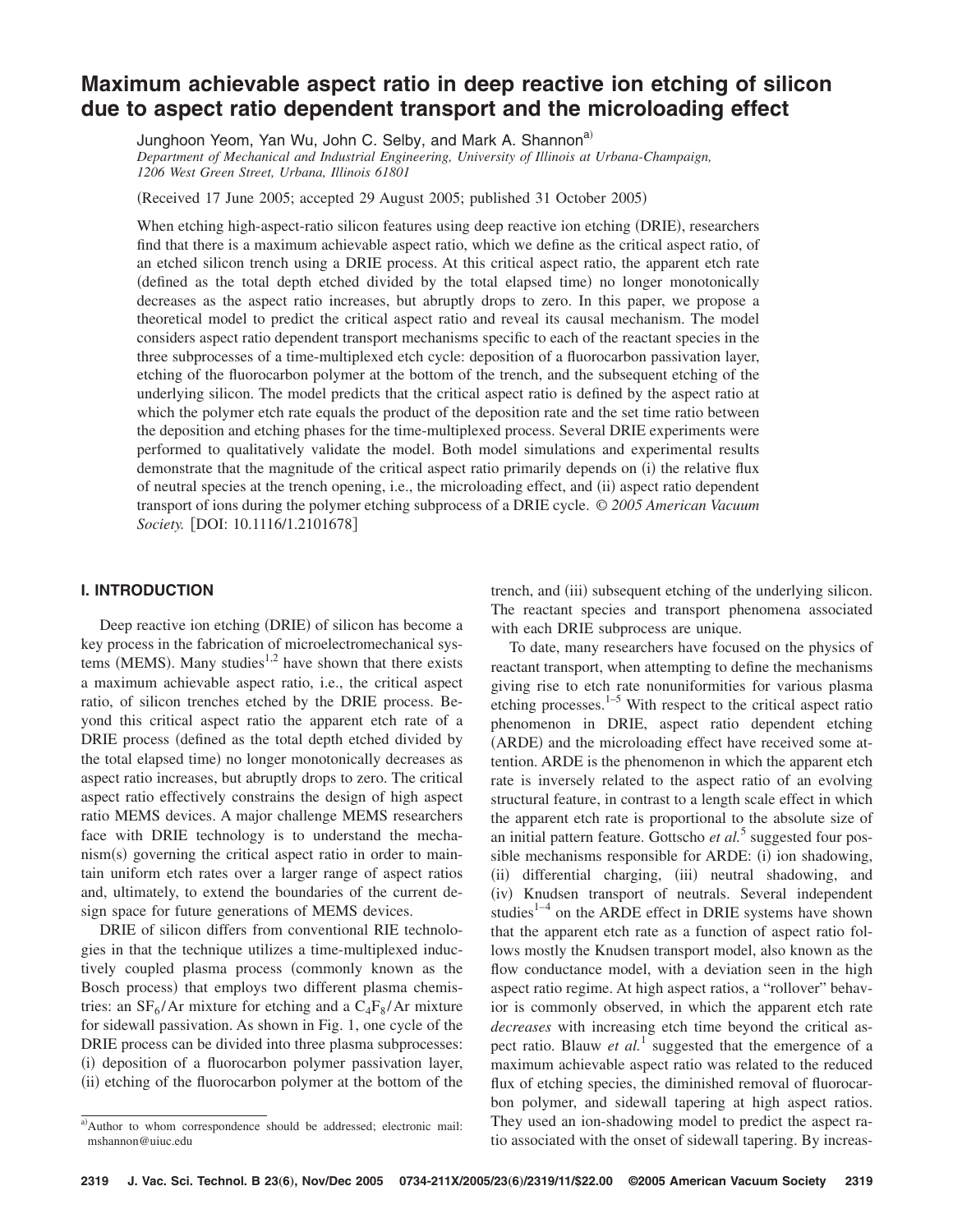

FIG. 1. A diagram of a time multiplexed DRIE cycle: (a) deposition phase: isotropic deposition of a Teflonlike fluorocarbon polymer (nCF<sub>2</sub>) passivation film; (b) etch phase: anisotropic etch of the passivation layer at the bottom of the trench; and (c) etch phase: isotropic etch of silicon with atomic fluorine. Ions and neutrals shown have crossed the sheath from the bulk plasma.

ing substrate rf bias during the etch subprocesses, they were able to increase the ion flux density at the bottom of developing trenches, which resulted in an increase in the observed maximum achievable aspect ratio. In our previous work, $2$  we reported a critical aspect ratio dependence on the microloading effect, or a local dependence of etch rate on pattern area density. The closer etching patterns are packed together, and/or the greater the area to be etched in a given region, the slower the observed etch rate. In these experiments, increased microloading at a constant ion flux density led to smaller critical aspect ratios at which "rollover" was observed, implying that the depletion of the neutral reactant flux at the trench opening during DRIE also plays a meaningful role in determining the critical aspect ratio.



FIG. 2. Conceptual depiction of (a) the evolution of the depth, *h*, of a single silicon trench as a function of time,  $t$ , and  $(b)$  its corresponding apparent etch rate vs aspect ratio curve.

In this paper, a discrete one-dimensional model of the DRIE process is presented, i.e., a model that considers the etching of a silicon trench in a cycle by cycle manner. Specifically, the model breaks down a time-multiplexed DRIE cycle into three distinct subprocesses: fluorocarbon polymer deposition, passivation layer etching, and silicon etching. The aspect ratio dependent transport mechanisms of ions and neutrals unique to each subprocess are reviewed, and their individual contributions to the apparent etch rate of an evolving silicon trench are determined. The approach yields an analytical criterion governing the critical aspect ratio observed during a DRIE process. In order to explore the validity of the model, two controlled DRIE experiments will be presented in which changes in the critical aspect ratio were observed by varying either the pattern area density or the substrate bias voltage for a given etch process. Both effects are shown to be in qualitative agreement with the proposed model, in which the magnitude of the critical aspect ratio is a function of (i) the relative flux of neutral species at the trench opening, i.e., the microloading effect, and (ii) the aspect ratio dependent transport of ions during the DRIE process.

### **II. MODEL**

Consider a conceptual experiment as shown in Fig.  $2(a)$ , following the evolution of a silicon trench during a DRIE process. The depth of an etched trench is plotted against the etching time in Fig. 2(a). As the elapsed etch time progresses from 1 to 3, the apparent etch rate, represented by the slopes of the dashed lines, gradually decreases to smaller and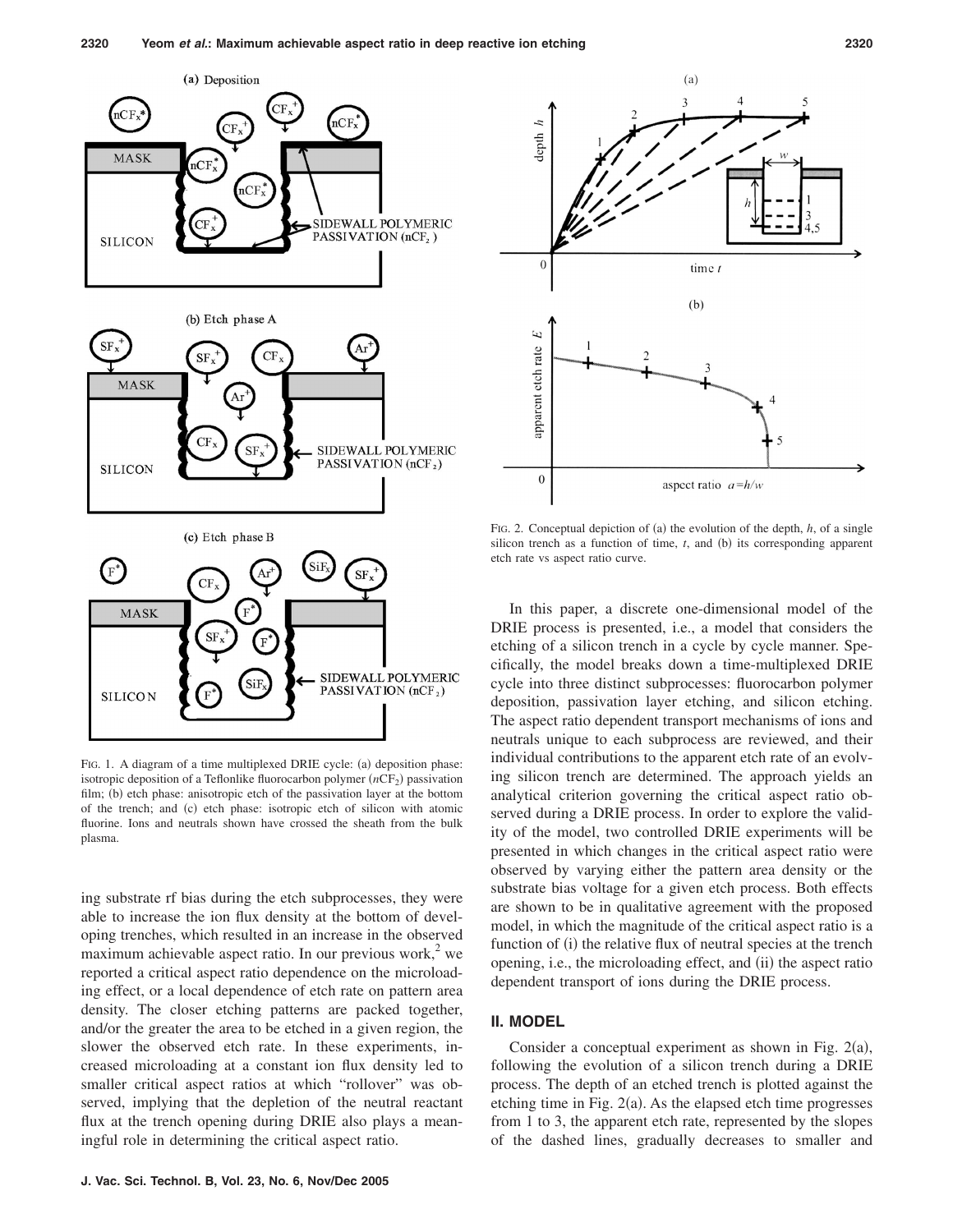smaller finite values. However, as etching progresses from 3 to 5, the instantaneous etch rate, the slope of the tangential line at each point in the solid curve, abruptly approaches a zero value, as the trench depth slowly reaches a plateau. The critical aspect ratio, or maximum achievable aspect ratio for a given trench size, is defined as the aspect ratio where the instantaneous etch rate identically equals zero. As the critical aspect ratio is approached asymptotically [Fig.  $2(b)$ , point 5], the depth of the trench increases very slowly, corresponding to the abrupt drop in the apparent etch rate versus aspect ratio curve. The apparent etch rate reaches a zero value only with infinite etching time.

### **A. Aspect ratio dependent reactant transport in a DRIE process**

Now, consider a model of the conceptual DRIE experiment detailed above in which the etch progression is only a function of aspect ratio dependent reactant transport. Applying a single transport model to the entire DRIE process is not feasible because the mechanisms dominating the reactant transport for each of three subprocesses are not necessarily the same. None of the previously proposed transport models Knudsen transport model, ion shadowing model, neutral shadowing model, etc.) by themselves exhibits the abrupt drop in apparent etch rate, or a critical aspect ratio phenomenon, in the high aspect ratio regime.

We view the apparent etch rate for a *n* cycle DRIE process as the total trench depth, *h*, divided by the total elapsed time, *t*. The trench depth, *h*, can be further broken down as the sum of an initial trench depth,  $h_{initial}$ , and the subsequent incremental etch progressions,  $H_k$ , occurring during each cycle  $k$ . Likewise, the etching time, *t*, can be expressed as the sum of an initial time lapse,  $t<sub>initial</sub>$ , and the subsequent incremental times,  $T_k$ , elapsed during each cycle  $k$ . Furthermore, we partition the instantaneous etch rate of each cycle *k* into components corresponding to the three subprocesses of a timemultiplexed DRIE process. In this manner, we show how the aspect ratio dependent transport of each individual subprocess affects both the etch progression of a given cycle and the apparent etch rate of the overall process. The mathematical breakdown of the apparent etch rate model is detailed in the Appendix, and the relationship between apparent etch rate, instantaneous etch rate for a given cycle, and the dominant transport mechanisms of the three DRIE subprocesses is graphically illustrated in Fig. 3. Solid lines represent dominant relationships, and dashed lines show secondary effects. For instance, neutral species (e.g.,  $C_xF_y^*$ ) are central to the deposition of the fluorocarbon polymer passivation layer, while both neutrals  $(F^*)$  and ions  $(Ar^+, S_xF_y^+)$  are important in passivation layer etching (see Fig. 1). The mechanisms governing the reactant transport for each subprocess are based on archival literature. In the following sections, the primary mechanism for aspect ratio dependent reactant transport and the rational to neglect secondary effects will be discussed for each DRIE subprocess.



FIG. 3. A breakdown of the apparent etch rate observed for a DRIE process into a cycle by cycle etch progression, with each cycle partitioned into three subprocesses: (i) fluorocarbon polymer deposition, (ii) passivation layer removal, and (iii) silicon etching. The major reactants and transport mechanisms influencing each subprocess are indicated graphically. Solid lines indicate the dominant relations, and the dashed lines show secondary effects.

### *1. Deposition phase: Fluorocarbon polymer*

In our ICP-DRIE system, we assume that the neutral flux density is the dominating factor in determining the polymer deposition rate and that the neutral shadowing model is appropriate to describe the transport of neutrals as a function of aspect ratio. In addition to direct deposition of neutral fluorocarbon radicals, Sowa *et al.*<sup>6</sup> pointed out that ion-assisted deposition potentially represents an equally dominant mechanism. However, we believe that the former is the dominant mechanism because the absence of the substrate bias during the deposition step would give rise to nonpreferential deposition covering of both sidewalls and the bottom of the etched structure. Thus, it is reasonable to neglect ionassisted polymer deposition. Our observation also agrees with the investigation by Labelle  $et al.<sup>7</sup>$  on fluorocarbon film deposition from  $c - C_4F_8$  plasmas for DRIE applications. They found that  $CF_2$  radicals dominate only in high pressure/low power plasmas, in contrast to the low pressure/high power plasmas generated in our DRIE process.

A neutral shadowing model is appropriate to describe the transport of neutrals during the deposition phase, since it assumes a reaction probability of 1 for both the sidewalls and the bottom of an evolving trench. Measured deposition rates of fluorocarbon polymer as a function of aspect ratio by Schaepkens *et al.*<sup>8</sup> also support the use of a neutral shadow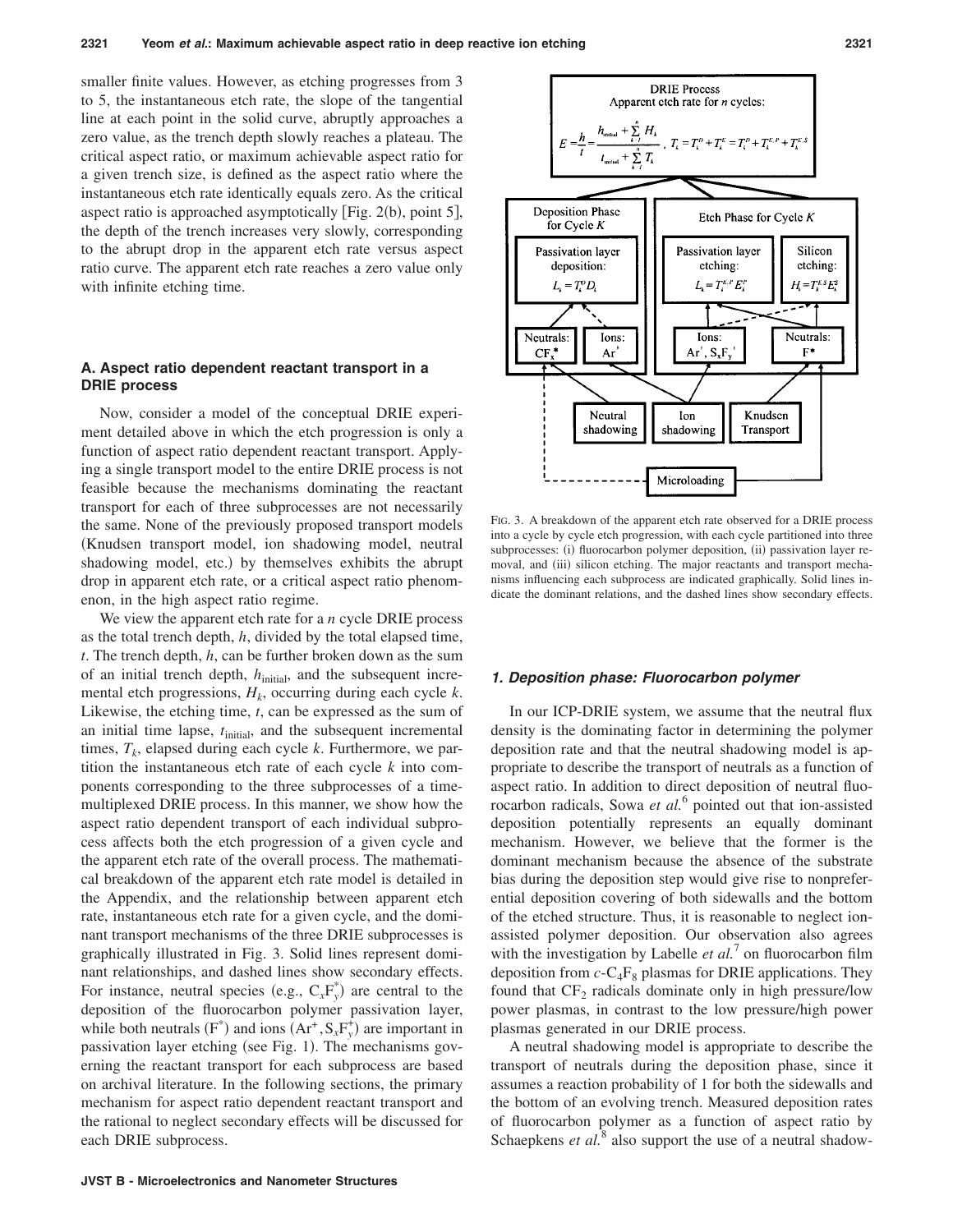ing model. Based on the above arguments, we propose that the fluorocarbon polymer deposition rate for a given cycle *k* of a DRIE process can be expressed as<sup>5</sup>

$$
D_k(a) = \frac{D(0)}{\sqrt{1 + 4a^2}},\tag{1}
$$

where  $a$  is the aspect ratio of the silicon trench (etched depth over trench width), and  $D(0)$  is the deposition rate corresponding to an aspect ratio of zero. The magnitude of  $D(0)$ depends on process parameters such as gas flow rate, chamber pressure, and coil power.

#### *2. Etching phase: Silicon*

A Knudsen transport model is used to determine the aspect ratio dependent silicon etch rate. It is widely accepted that in fluorine-based plasma etching of silicon, atomic fluorine reacts spontaneously with silicon and forms the volatile product,  $\overline{\text{SiF}_4}$ <sup>9</sup> With an applied substrate bias, the resulting ion bombardment enhances the etch rate of silicon by physical and chemical sputtering.<sup>10</sup> Questions arise as to whether the depletion of ions in the high aspect ratio regime should be taken into consideration when determining the aspect ratio dependence of silicon etching. By adding a spontaneous silicon etching term, Blauw et al.<sup>11</sup> developed a chemical enhanced ion-neutral synergy model for silicon etching in a  $SF_6-O_2$  plasma. They found that in the limit of zero oxygen coverage, aspect ratio dependent etching based on the chemical enhanced ion-neutral model closely follows the Knudsen transport model which considered only the depletion of neutrals in the high aspect ratio regime. In our DRIE system, we do not use oxygen as an etch inhibitor, thus we argue it is reasonable to neglect the depletion of ions in the high aspect ratio regime.

The assumption of zero sidewall reaction probability represents a potential shortcoming of the Knudsen transport model when applied to the silicon etch subprocess of a DRIE cycle. It is known that some of the fluorine neutrals arriving at sidewalls either directly react with the fluorocarbon polymer or diffuse through the fluorocarbon polymer layer to react with the silicon underneath, thereby violating the assumption that the sidewall reaction probability is zero. However, the rates of both reactions at the sidewall are two orders of magnitude lower than the reaction rate of atomic fluorine with bare silicon at the bottom of the trench.<sup>12</sup> Thus, the Knudsen transport model is still a good approximation in describing the aspect ratio dependent transport of reactants for this subprocess. Results in several independent studies $1-4$ on ARDE for the DRIE process also show that apparent etch rate as a function of aspect ratio closely resembles the Knudsen transport model. Based on the above arguments, we propose that the silicon etch rate for a given cycle *k* of a DRIE process can be expressed as<sup>9</sup>

$$
E_k^S(a) = \frac{E^S(0)K(a)}{K(a) + S - K(a)S},
$$
\n(2)

where  $S$  is the reaction probability (or sticking coefficient) on the bottom of the trenches,  $E^{S}(0)$  is the silicon etch rate

corresponding to an aspect ratio of zero, and  $K(a)$  is the transmission probability as a function of aspect ratio. Methods of calculating  $K(a)$  for cylindrical and rectangular structures have been studied in detail by Clausing. $^{13}$  In our model, we used the expression of  $K(a)$  as derived for rectangular structures. In general,  $E^{S}(0)$  is affected by the same process parameters as  $D(0)$ . However,  $E^{S}(0)$  is also a function of the ion energy (as controlled by substrate bias). The impact of increased ion energy with higher substrate bias manifests in our model as a higher  $E^{S}(0)$  value. Note that Eq. (2) neglects the role of ion angular distributions in determining the silicon etch rate.

#### *3. Etching phase: Fluorocarbon polymer*

An ion and neutral synergy model was selected to model the etching process observed during the removal of the fluorocarbon polymer passivation layer. Redeposition of nonvolatile etch products is also considered. Some studies on modeling trench evolution in a DRIE process attributed removal of the polymer layer solely to ion bombardment.<sup>14,15</sup> However, the importance of fluorine neutrals was also demonstrated by the fact that the etch rate of a fluorocarbon film by physical sputtering in an argon plasma is significantly lower than the etch rate observed with combined physical and chemical sputtering in a fluorocarbon plasma at similar ion current densities and ion energies.<sup>12,16</sup> Arguably, the combination of fluorine species and ion bombardment leads to a significant etch rate of fluorocarbon polymer. Thus, we argue that the ion-neutral synergy model is the most appropriate model for describing the polymer etching reaction. Mathematically, the ion-neutral synergy model at zero aspect ratio can be expressed as<sup>3</sup>

$$
Syn(0) = \frac{\nu S^N J^N}{1 + \frac{\nu S^N J^N}{\kappa E^{\prime} J^{\prime}}} = \frac{R^N(0)}{1 + \eta},
$$
\n(3)

where  $\nu$  is the volume removed per reacting neutral (cm<sup>3</sup>), *S<sup>N</sup>* is the reactive sticking probability on a bare surface, and  $J<sup>N</sup>$  is the neutral flux (cm<sup>-2</sup> s<sup>-1</sup>),  $\kappa$  is the volume of polymer removed per ion bombardment energy (cm<sup>3</sup> eV<sup>-1</sup>), *E<sup>I</sup>* is the averaged ion energy (eV) (controlled by substrate bias), and  $J<sup>I</sup>$  is the ion flux (cm<sup>-2</sup> s<sup>-1</sup>). We use the notation  $R<sup>N</sup>(0)$  to represent the combined term,  $\nu S^N J^N$ , at zero aspect ratio and  $\eta$  to represent the ratio,  $vS^N J^N / \kappa E^I J^I$ .

The aspect ratio dependence of ion transport is described by the ion-shadowing model with an assumed Gaussian ion angular distribution.<sup>17</sup> The transport of neutrals is governed by the neutral shadowing model. The ion-neutral synergy model at aspect ratio, *a*, can be expressed as

$$
Syn(a) = \frac{R_N(0)\Gamma^I(a)\Gamma^N(a)}{\Gamma^I(a) + \eta \Gamma^N(a)},
$$
\n(4)

where  $\Gamma^I(a)$  and  $\Gamma^N(a)$  are the flux ratios at the bottom of the trench with respect to the trench opening as a function of aspect ratio for ions and neutrals, respectively. An expression of  $\Gamma^I(a)$  based on a Gaussian ion angular distribution is<sup>17</sup>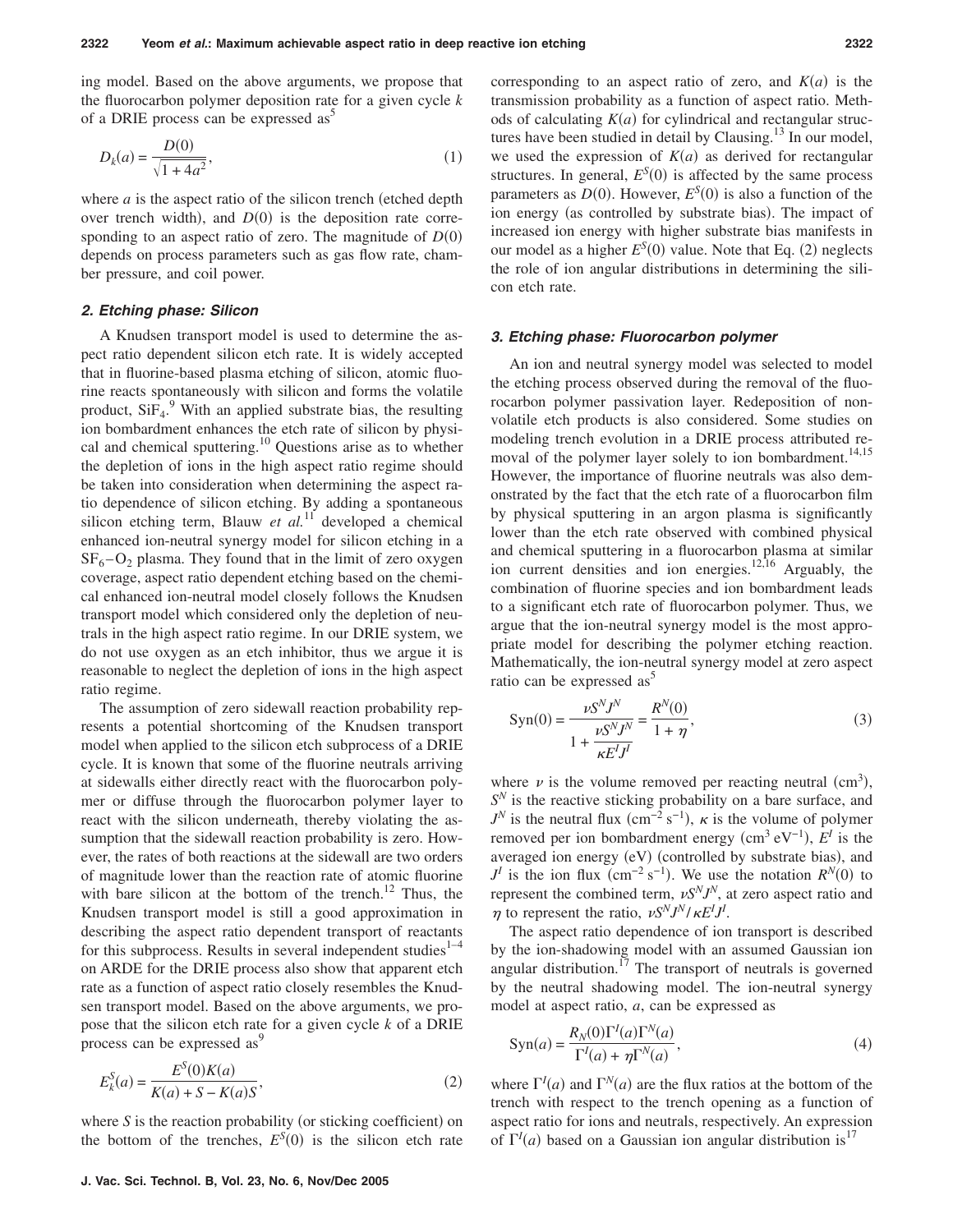$$
\Gamma^{I}(a) = \sqrt{\frac{2}{\pi\sigma}} \int_0^{\arctan(1/2a)} \exp\left(-\frac{\theta^2}{2\sigma^2}\right) d\theta,\tag{5}
$$

where  $\sigma$  is the standard deviation of ion angles (controlled by substrate bias), which determines the broadness of the Gaussian distribution.

An expression of  $\Gamma^{N}(a)$  based on an isotropic neutral angular distribution and a neutral shadowing model is $5$ 

$$
\Gamma^{N}(a) = \frac{1}{\sqrt{1 + 4a^2}}.\tag{6}
$$

Unlike the major etch product,  $SiF<sub>4</sub>$ , produced during silicon etching, the etch products of fluorocarbon polymer etching, specifically fluorocarbon monomers, are less volatile and can potentially be redeposited on the sidewalls as well as the bottom of the trench during DRIE.<sup>16,18</sup> In our system, we speculate that the redeposition of the etch products of the fluorocarbon polymer increasingly hinders the polymer etching at the bottom of the trench as the aspect ratio increases. Research by Cho *et al.*<sup>19</sup> showed that significant sidewall etching occurs once a sidewall is no longer perpendicular to the bottom surface of the trench, i.e., when tapering starts. We propose that the etching of a tapered sidewall leads to enhanced redeposition of the etched products on the trench bottom, giving rise to an observed decrease in the polymer etch rate from what would be expected at that same aspect ratio in the absence of polymer redeposition. Additionally, material derived from the trench bottom that redeposits on the sidewall can further increases the angle of taper that will affect the subsequent etch cycle. To account for redeposition of fluorocarbon polymer and a corresponding reduction in passivation layer etch rate, an aspect ratio dependent knockdown factor, taking the mathematical form of exponential function, is introduced into our overall polymer etch rate model. Based on Eqs. (3)–(6), the proposed expression for the polymer etch rate for a given cycle *k* of a DRIE process becomes

$$
E_k^P(a) = \frac{R_N(0)\Gamma^I(a)\Gamma^N(a)}{\Gamma^I(a) + \eta \Gamma^N(a)} \exp\left(-\frac{a}{A_{\text{taper}}}\right).
$$
 (7)

The scaling constant,  $A_{\text{taper}}$ , is the aspect ratio at which the onset of measurable tapering occurs, which can be determined from SEM images of silicon trenches etched in a DRIE process. When sidewall profiles were approximated using a trapezoidal form as seen, in the inset of Fig. 4,  $A_{\text{taper}}$ , defined as  $h_{\text{taper}}/w$ , was found to range from 10 to 15. For modeling purposes, we assumed  $A<sub>taper</sub>$  to be a constant; its dependence on parameters such as microloading and substrate bias needs further study.

#### **B. Modeling the microloading effect**

Few efforts have been made to model the microloading effect<sup>20–22</sup> in a DRIE process. While ions are primarily driven to the substrate by the electric field, neutrals reach the substrate by diffusion. For etch processes involving neutrals, the governing reaction is often transport limited as opposed



FIG. 4. SEM images of silicon trenches evolving from four different initial pattern area densities, etched in a 3 h ICP-DRIE process: (a) 80% microloading with 25  $\mu$ m line spacing, (b) 50% microloading with 50  $\mu$ m line spacing, (c) 30% microloading with 100  $\mu$ m line spacing, and (d) 10% microloading with 200  $\mu$ m line spacing.

to rate limited. The diffusion limitation of neutrals between the plasma discharge and the substrate leads to spatial variations of neutral concentration and thus etch rates that are dependent on local pattern area density. While microloading can happen in both the deposition and etching subprocesses of DRIE, the depletion of excited fluorine neutral concentrations during the etching phase is usually responsible for the microloading effect. $^{23}$ 

In our model, a pattern density dependent etch rate is accounted for by introducing a loading factor, *L*, that normalizes the neutral flux at the trench opening for both silicon and fluorocarbon polymer etching with respect to a model pattern area density of  $10\%$ , or 0.1 mm<sup>2</sup>/mm<sup>2</sup>. With this normalization, *L* can theoretically range from zero to infinity, but for our DRIE experiments, *L* falls in the range of 0–1. The loading factor, *L*, is inversely proportional to pattern density, thus directly proportional to etch rate. Introducing the loading factor concept into Eqs.  $(2)$  and  $(7)$ , the expressions for silicon etch rate and fluorocarbon polymer etch rate, respectively, for the *k*th cycle of a DRIE process become

$$
E_k^S(a) = \frac{E^S(0)K(a)L}{K(a) + S - K(a)S}
$$
\n(8)

and

$$
E_k^P(a) = \frac{R_N(0)\Gamma^I(a)\Gamma^N(a)L}{\Gamma^I(a) + \eta \Gamma^N(a)L} \exp\left(-\frac{a}{A_{\text{taper}}}\right).
$$
 (9)

#### **C. Simulations**

Model simulations of a time-multiplexed DRIE process were performed to predict the apparent etch rate as a function of aspect ratio during the evolution of a silicon trench. A flow chart of the simulation is depicted in Fig. 5. Initial conditions for each model simulation were configured with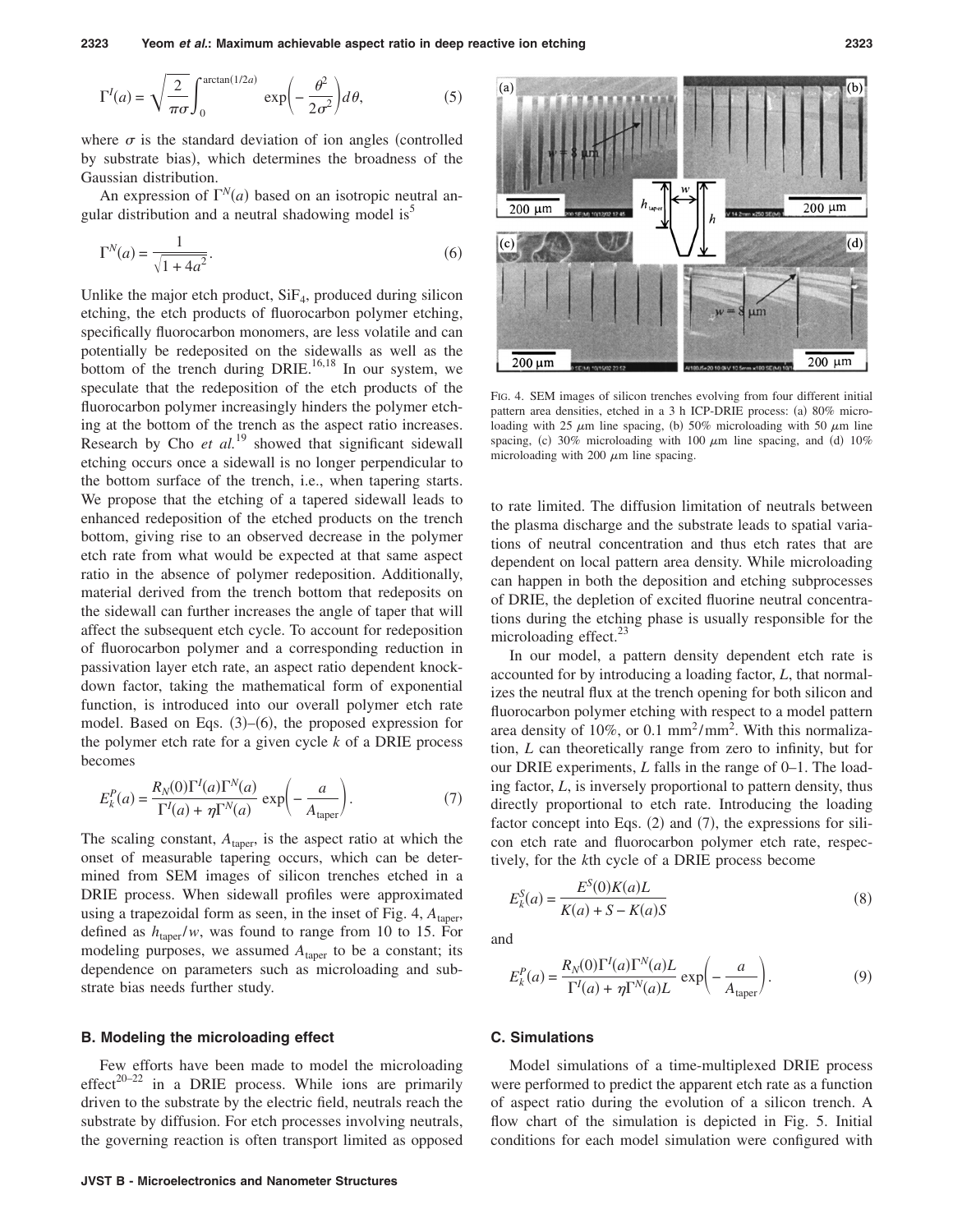

FIG. 5. A flow chart of the model simulation. Refer to the text for the detailed description.

low aspect ratio etch data  $(a < 5)$  from a given set of experimental data as follows. First, a trench width, *w*, was assumed  $(2-50 \mu m$  wide), and an initial trench depth,  $h_{initial}$ , was calculated based on an assumed initial aspect ratio,  $a<sub>initial</sub> = 5$ . A time lapse,  $t<sub>initial</sub>$ , was then selected such that the initial apparent etch rate,  $E_{initial}$ , matched the apparent etch rate observed for  $a = 5$  in the corresponding data set. Next, a value for the cycle period,  $T_k$ , was selected, as well as the set time ratio between the deposition and etching phases,  $\beta_k$ . Simulation parameters  $D(0)$ , *S*, and  $E^{S}(0)$  in Eqs. (1) and (8) were selected to be similar to previously published values for their respective subprocesses. Due to the lack of literature in fluorocarbon polymer etching, parameters in Eq. (9) were chosen to reflect that when substrate bias changes from low to high,  $R<sup>N</sup>(0)$  is unaffected,  $\eta$  decreases due to the higher ion bombardment energy, and  $\sigma$  deceases due to a more narrow ion angular distribution. The apparent etch rate at zero aspect ratio, or equivalently stated, the initial instantaneous etch rate of the DRIE process, can be written as

TABLE I. Model fitting parameters.

| Substrate                                                  |                    |                  |                    |
|------------------------------------------------------------|--------------------|------------------|--------------------|
| bias level                                                 | $A$ (low)          |                  | $B$ (high)         |
| $E^{S}(0)^{a}$                                             | 5.9 $\mu$ m/min    |                  | 6.1 $\mu$ m/min    |
| $S^a$                                                      | 0.40               |                  | 0.40               |
| $D(0)^{\rm b}$                                             | $0.09 \ \mu m/min$ |                  | $0.09 \ \mu m/min$ |
| $\sigma^{\rm c}$                                           | $0.174$ rad        |                  | $0.087$ rad        |
|                                                            | 14                 | 12, 14           | 14                 |
| $A_{\text{taper}}$<br>$\beta^{\text{d}}$<br>$T^{\text{d}}$ | 0.7                |                  | 0.7                |
|                                                            | 16.7 s             |                  | 16.7s              |
| $E_{\rm initial}^{d}$                                      | $2.10 \mu m/min$   | $1.95 \mu m/min$ | $2.35 \mu m/min$   |
| $E(0)^d$                                                   | $2.40 \mu m/min$   | $2.24 \mu m/min$ | $2.80 \mu m/min$   |
| $L^e$                                                      | 1                  | 0.94             | 1                  |
| $R^N(0)^e$                                                 | $1.02 \ \mu m/min$ |                  | $1.02 \ \mu m/min$ |
| $\eta^{\text{e}}$                                          | 4.5                |                  | 3                  |

<sup>a</sup>Reference 11.

<sup>b</sup>Reference 7.

<sup>c</sup>Reference 17.

<sup>d</sup>Parameters adapted from the experimental input or observation. e Fitted parameters.

$$
E(0) = \frac{1}{(1+\beta)} \left( 1 - \frac{\beta D(0)}{E^{P}(0)} \right) E^{S}(0), \tag{10}
$$

where

$$
E^{P}(0) = \frac{R^{N}(0)}{1 + \eta}.
$$
\n(11)

With  $E^{S}(0)$ ,  $D(0)$ , and  $\beta$  fixed, we estimated  $R^{N}(0)$  and  $\eta$ subject to the constraint that  $E(0)$ , calculated with Eqs.  $(10)$ and (11), match the apparent etch rate at zero aspect ratio for the given data set. DRIE subprocess parameters were assumed constant for all cycles, i.e.,  $\beta_k = \beta = \text{constant}, T_k = T$ =constant, etc. All parameters used in the DRIE simulations are listed in Table I.

After configuration of the initial conditions, each simulation was conducted as follows. Using the assumed values for the various sub-process parameters, we calculated the instantaneous etch rate for the first cycle,  $E_1^{\text{ins}}(a_1 = a_{\text{initial}} = 5)$ , using Eq. (A8). Next, we calculated the incremental etch progression for the first cycle,  $H_1$ , using Eq. (A7), given the time elapsed  $T_1$ . Adding  $H_1$  to  $h_{initial}$ , and adding  $T_1$  to  $t_{initial}$ , we then calculated the apparent etch rate corresponding the first etch cycle,  $E_1$ , as given by Eq. (A11). Now, the aspect ratio observed at the beginning of the second cycle,  $a_2$ , was calculated, followed by evaluation of  $H_2$  and then  $E_2$ . This sequence of calculations was repeated in a cycle by cycle manner until sequential values of *ak* agreed to within four decimal places at which point the simulation was terminated. Two different substrate bias levels were simulated, representing two electrode power settings during the etching phase. For the lower bias level, the DRIE process was also simulated with two different microloading levels. Simulation results are discussed in conjunction with the experimental results included in Sec. IV.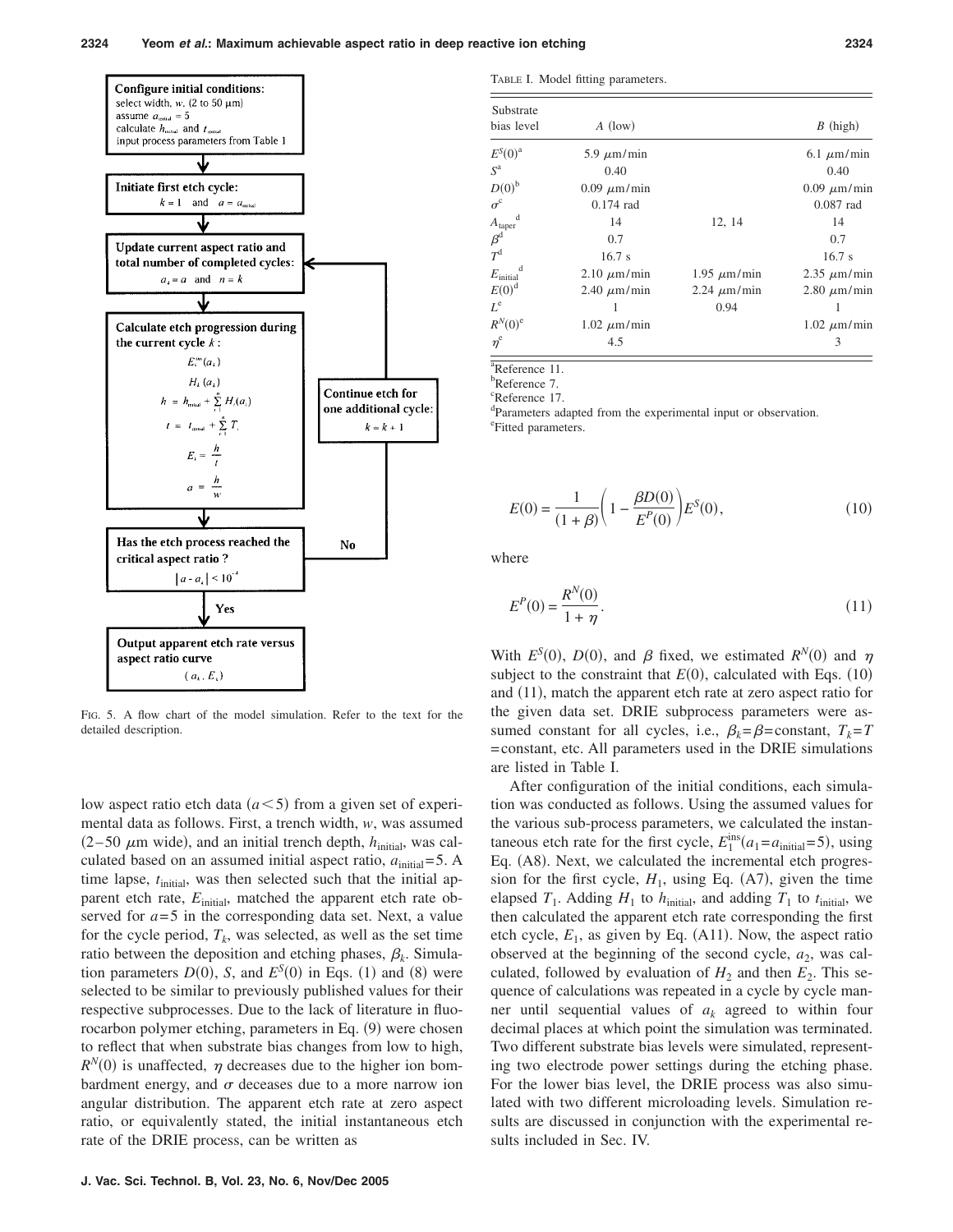### **III. EXPERIMENT**

In order to explore the validity of the model, two separate DRIE experiments were performed to observe changes in the critical aspect ratio as a function of (i) pattern area density or (ii) the substrate bias voltage for a given etch process. Pattern area density represents an experimental variable that allows one to indirectly control the relative flux of neutral species at the trench opening during a DRIE process. In other words, pattern area density provides control of the microloading effect. Often, as in our case, an inductively coupled plasma is created from a gas mixture, and depending on the subprocess, a separate rf bias can be applied to the substrate being etched in order to adjust the directionality of ion flux towards the substrate. By adjusting the substrate bias voltage, one can indirectly control the aspect ratio dependent transport of ions during the DRIE process. With respect to our model, a change in pattern density is reflected by a change in the loading factor, *L*, for the silicon and fluorocarbon polymer etch subprocesses. A change in substrate bias voltage is reflected by a change in  $E^{S}(0)$  during the silicon etch subprocess as well as changes in  $\eta$  (via a change in  $E^I$ ) and  $\sigma$  during the fluorocarbon polymer etch subprocess.

A brief outline of the experimental design and wafer fabrication procedure is described below, and a detailed description can be found elsewhere. $2$  Each test wafer was designed with four different zones of pattern area density, each incorporating rectangular lines 10 mm long, with widths ranging from 3 to 1000  $\mu$ m. These dimensions were selected so that the transmission probability,  $K(a)$ , for a long slit feature<sup>13</sup> could be used in our model simulations. In each patterned area, lines were equally separated with a spacing parameter to control the microloading effect. The spacing between the lines in the four patterns was 25, 50, 100, and 200  $\mu$ m, respectively. To amplify the microloading effect, different sizes of "dummy" loading areas were added to each of the four test patterns. For the pattern with  $25 \mu m$  line spacing, approximately 80% of the die area was covered with bare silicon, including the pattern itself. Similarly, the pattern with 50  $\mu$ m line spacing had 50% loading, the 100  $\mu$ m line spacing pattern had 30% loading, and the 200  $\mu$ m line spacing pattern contained no "dummy" region, effectively resulting in a 10% loading pattern.

Each test wafer was fabricated as follows. A layer of 1000 Å thick aluminum film was sputtered on an *n*-type lightly doped silicon wafer to serve as etching mask. The pattern was transferred to the aluminum film by a lift-off process. The wafer was then etched in an inductively coupled plasma etcher for 180 min using a time-multiplexed DRIE process with  $SF_6$  for etching and  $C_4F_8$  for sidewall passivation. The processing parameters used throughout this work, listed in Table II, were optimized to yield silicon trenches with vertical sidewall profiles. The dimensions (and therefore aspect ratios) of all etched silicon trenches were measured with Hitachi S-4700 high resolution scanning electron microscopy (SEM). Although our model is based on the conceptual experiment of tracking the etch progression of a single silicon trench over a large span of elapsed times, the

TABLE II. Process parameters.

| Parameters         | Deposition | Etching    |
|--------------------|------------|------------|
| Process time       | 5s         | 7 s        |
| $SF6$ flow rate    | 1 sccm     | $100$ sccm |
| $C_4F_8$ flow rate | 70 sccm    | 4 sccm     |
| Ar flow rate       | 40 sccm    | 40 sccm    |
| Electrode power    | $\Omega$   | 6 or 8 W   |
| Coil power         | 850 W      | 850 W      |
| Chamber pressure   | 22 mTorr   | 24 mTorr   |

aspect ratio dependent etching experiments were conducted by etching trenches with different widths for a single etching time due to the destructive nature of the SEM measurement.

## **IV. RESULTS AND DISCUSSION**

Sample SEM images of experimentally etched trench profiles shown in Fig. 4 illustrate the phenomenon of a critical aspect ratio. As the aspect ratio of a silicon trench increases beyond an aspect ratio ranging from 10 to 15, trench sidewalls become tapered. As the sidewalls further taper to a tip (see the trenches with smaller opening sizes), etching completely stops at the critical aspect ratio. In our model, the maximum achievable aspect ratio for a given trench width is analytically defined as the aspect ratio at which the instantaneous etch rate of a given cycle in the DRIE process reaches zero. At this critical aspect ratio, the depth of the trench reaches a plateau. With continued etching, the apparent etch rate will slowly approach a zero value. The model simulation, specifically Eq. (A8), provides a criterion for the critical aspect ratio,  $a_k$ , in which

$$
\beta_k D_k(a_k) = E_k^P(a_k). \tag{12}
$$

Physically, this condition occurs when all the time in etching phase,  $T_k^E$ , is devoted to fluorocarbon polymer etching, and the underlying silicon cannot be exposed for etching to proceed. For the model simulations, silicon etching slows exponentially as the aspect ratio of the trench approaches the critical aspect ratio, and a zero instantaneous etch rate is approached asymptotically.

Graphically, if we plot  $\beta D(a)$  and  $E^P(a)$ , as shown in Fig. 6, we find that the critical aspect ratio can be determined from the crossing point of the two curves. For a given process where  $\beta$  is assumed to be the lone control variable, decreasing  $\beta$  may result in a higher critical aspect ratio, as shown in Fig. 6. Under a given set of process conditions,  $E^P(a)$  asymptotically approaches zero at an infinite aspect ratio, and therefore it is theoretically possible to increase, without limit, the observed critical aspect ratio by decreasing  $\beta$  to smaller and smaller values. However, for real ICP-DRIE systems, the etch rate of the fluorocarbon polymer will reduce to a negligible value at a finite aspect ratio, and etching will cease because the underlying silicon cannot be exposed. This aspect ratio represents an absolute limitation of the maximum achievable aspect ratio, depicted as *a*\* in Fig. 6. Practically, extending the critical aspect ratio by adjusting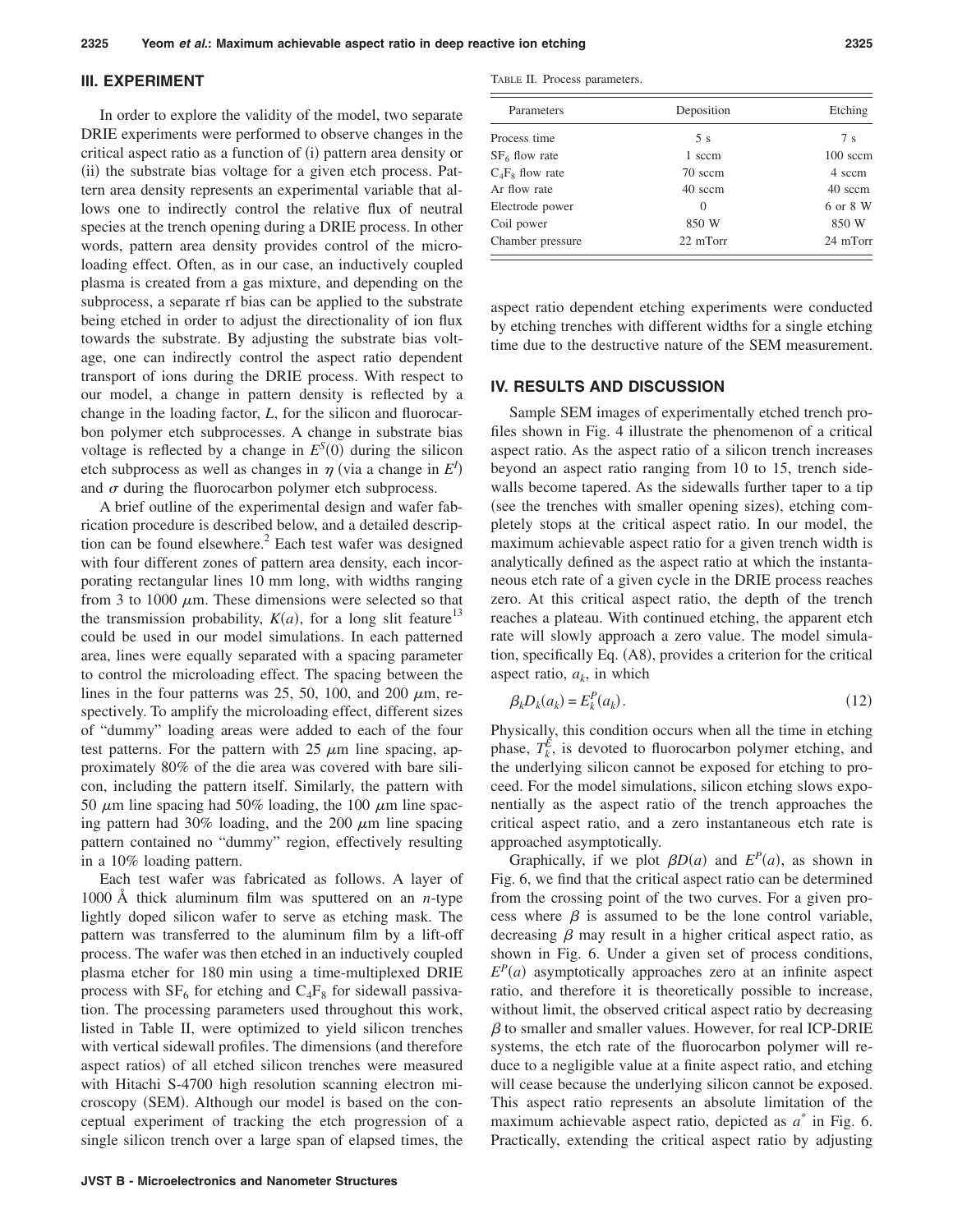

FIG. 6. Diagram illustrates the criterion of zero instantaneous etch rate, as given by Eq.  $(12)$ , demonstrating that the crossing point of the  $\beta D$  vs *a* and  $E<sup>P</sup>$  vs *a* curves determines the critical aspect ratio of a DRIE process.

the  $\beta$  value will be further constrained by the sidewall profile requirements of the given etching application and cannot be changed arbitrarily.

In developing the model simulation, we noted that with typical values of  $D(0)$  and  $E^P(0)$ , the initially proposed ion and neutral synergy model for etching of the fluorocarbon polymer, as given by Eq. (4), exhibited a higher reaction rate than the neutral shadowing model for deposition of the passivation layer, as given by Eq. (1), for all aspect ratios. As a consequence, these simulations did *not* predict a critical aspect ratio phenomenon. After careful review of current literature, it was postulated that redeposition of the fluorocarbon passivation layer on the bottom of the trench during the polymer etch subprocess must be effectively reducing the etch rate from the value predicted when considering only the transport of reactant species. Furthermore, it was noted that polymer redeposition could possibly be dependent on the angle of sidewall taper.<sup>19</sup> We noted in our DRIE experiments that sidewall tapering was a strong function of aspect ratio. When viewed in context, these observations provided the phenomenological basis for the aspect ratio dependent exponential knock-down factor and the physical constant,  $A_{\text{taper}}$ , that were introduced to the polymer etch model in Eqs.  $(7)$ and  $(9)$ .

In subsequent paragraphs, etch simulations of apparent etch rate versus aspect ratio curves will be compared to experimental data. For clarity, it is important to note that the apparent etch rate versus aspect ratio curve generated by a model simulation for a given set of DRIE process parameters is *independent* of the initial trench width, *w*, selected during model configuration. This outcome is expected, due to the fact that the model considers only the physics of *aspect ratio* dependent transport and not length scale effects. However, the total number of process cycles and hence the total etching time required to reach the critical aspect ratio is *dependent* on *w*.

In our first experiment, we explored the dependence of critical aspect ratio on the microloading effect. Etching pro-



FIG. 7. (a) Model predictions and (b) experimental results for a DRIE process with constant bias level and variable microloading. Critical aspect ratio *decreases* with *increased microloading* resulting from an increase in pattern area density. The decrease in critical aspect ratio observed in simulation results becomes more pronounced if  $A_{\text{taper}}$  is assumed to decrease with increased microloading.

files for trenches originating from the largest relative pattern area density, Fig. 4(a), exhibit more pronounced tapering compared to trenches involving in the presence of a decreased microloading effect, Fig. 4(d). For instance, compare the trenches with  $w=8$   $\mu$ m in Figs. 4(a) and 4(d). The 8  $\mu$ m trench evolving in the presence of an increased microloading effect, Fig. 4(a), has terminated in a tapered tip, whereas the  $8 \mu m$  trench evolving in the presence of a relatively decreased microloading effect, Fig. 4(d), has not quite reached its critical aspect ratio. These observations are related to the critical aspect ratios found in the apparent etch rate versus aspect ratio curves shown in Fig. 7. With the same substrate bias (6 W), an increased microloading effect leads to a smaller critical aspect ratio. As can be seen in Fig.  $7(a)$ , model simulations with two different loading factors and the same substrate bias level qualitatively show the same critical aspect ratio dependence on microloading as observed in the experimental data. In both Figs.  $7(a)$  and  $7(b)$ , an increased microloading effect leads to a decrease in the observed critical aspect ratio. Additionally, the simulation also shows that a relative decrease in the microloading effect results in overall upward vertical shift in the apparent etch rate versus aspect ratio curve, a trend that is also evident in the data. The dependence of the critical aspect ratio on the microloading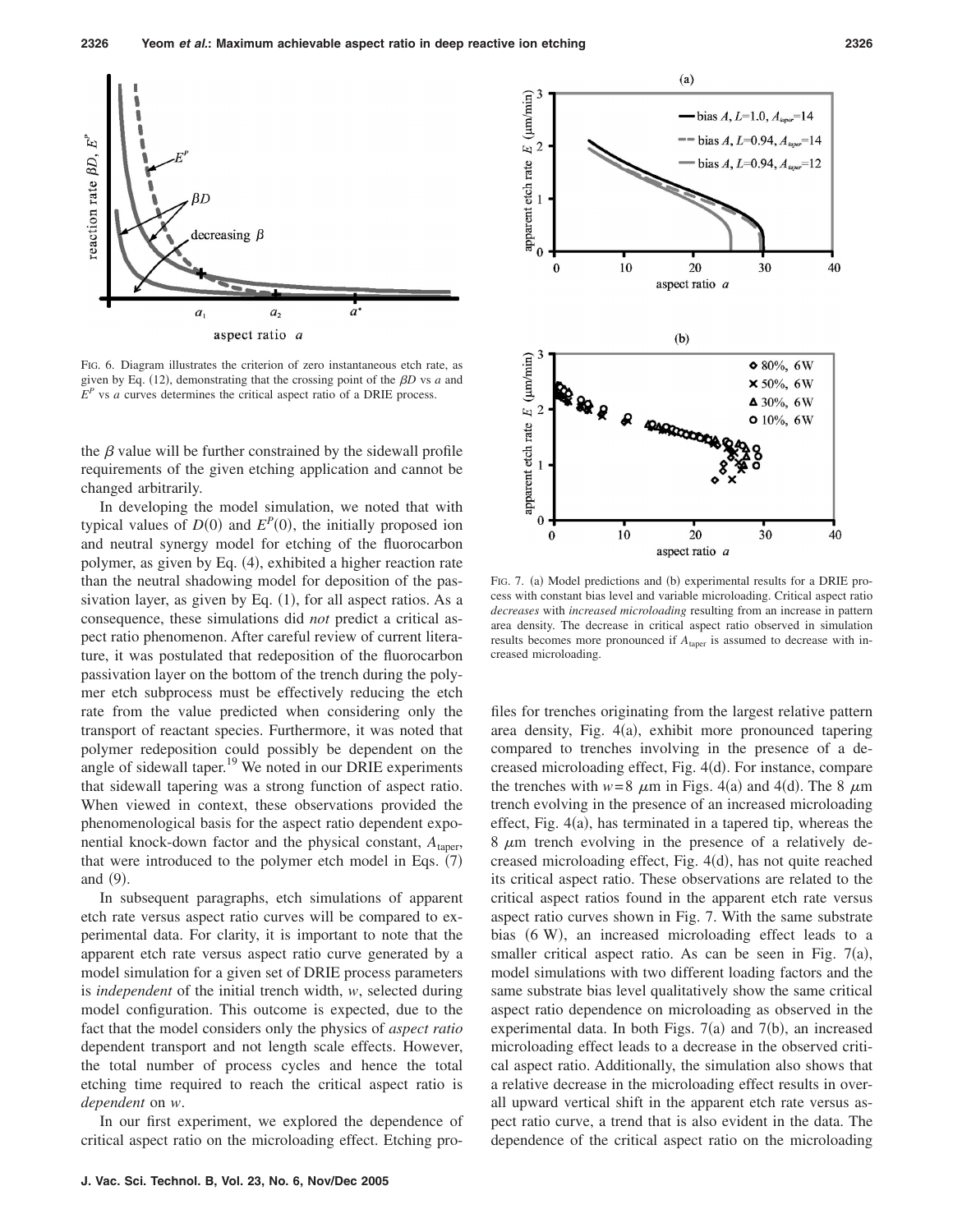effect can be explained using Eqs.  $(9)$  and  $(12)$ . In Eq.  $(9)$ , decreasing *L* (while keeping all other parameters constant) results in a smaller  $E_k^P(a)$  value for a given aspect ratio *a*, which means that an increased microloading effect leads to a smaller passivation layer etch rate. Consequently, the criterion for determining the critical aspect ratio, Eq. (12), is satisfied at a smaller aspect ratio because the polymer deposition rate is unaffected by microloading conditions.

As a final note on the microloading effect, we point out that for the same increase in pattern area density, a much smaller critical aspect ratio was observed in the experimental data, relative to the value of the critical aspect ratio predicted by the simulation. To explain this discrepancy, we hypothesized that  $A_{\text{taper}}$  is a function of pattern area density and is not *independent* of the microloading effect as we had previously assumed in our simulations. After a careful examination of our SEM images, we concluded that an increase in microloading can be correlated to a decrease in  $A_{\text{taper}}$ . At this time, we do not have enough data to postulate on the physical mechanisms underlying this observed trend. However, if we allow  $A_{\text{taper}}$  to decrease as microloading increases in our model simulation [Fig.  $7(a)$ ], a smaller critical aspect ratio is predicted, better resembling the microloading effect observed in our experimental data.

In a second experiment, we compared the apparent etch rates of silicon trenches etched under identical microloading conditions but with different levels of substrate bias. In our ICP-DRIE system, substrate bias is adjusted by applying a different electrode power. The apparent etch rate versus aspect ratio curves for two substrate bias levels, corresponding to  $6 \text{ W}$  and  $8 \text{ W}$  of electrode power, are plotted in Fig. 8(b). Also note the two different microloading conditions. As electrode power was increased from 6 W to 8 W, the critical aspect ratio increased from 26 to 35 for the trenches evolving from an initial pattern area density of 80%, and from 29 to 38 for trenches evolving from an initial pattern area density of 10%. Model simulations predict the same critical aspect ratio dependence on substrate bias level, as shown in Fig. 8(a). Additionally, model simulations predict an upward vertical shift in the apparent etch rate versus aspect ratio curve associated with increased substrate bias, a trend also observed in the data. A higher bias level leads to a decrease of  $\eta$  and an increase in  $\Gamma^I(a)$  in Eq. (9) due to an increase in ion bombardment energy and a narrower ion angular distribution. Both decreasing  $\eta$  and increasing  $\Gamma^I(a)$  leads to a higher passivation layer etch rate,  $E^P(a)$ , for a given aspect ratio and level of microloading. As a consequence, the critical aspect ratio criterion, as given in Eq. (12), is satisfied at a higher aspect ratio because the deposition subprocess is unaffected by substrate bias level settings.

A critical review of our experimental results reveals several limitations of our model. First, and foremost, the model is one-dimensional; it does not account for changes in sidewall profile as a function of aspect ratio, i.e., the model does not predict the trench tapering observed in our data. A twodimensional model that accounts for sidewall tapering could more closely approximate the physics of the aspect ratio de-



FIG. 8. (a) Model predictions and (b) experimental results for a DRIE process with constant microloading and variable bias level. Critical aspect ratio *increases* with *increased bias level* during the etch phase of the DRIE process.

pendent transport evolving during the DRIE process and thus provide a more accurate determination of the critical aspect ratio. Secondly, although the model indeed demonstrates an aspect ratio limitation in the form of an abrupt drop in apparent etch rate, it does not show the "rollover" behavior observed in the data in which the apparent etch rate *decreases* with increasing etch time after the critical aspect ratio has been reached. However, it is important to note that the experimental data was collected by etching trenches with different initial widths for a single etching time, while our model predicts a temporal progression of the etching of a *single* trench. Consider, for example, the construction of the apparent etch rate versus aspect ratio curve for the data collected from the 80% pattern area density and 6 W substrate bias experiment, as shown in Fig. 8. Each data point was derived from the etching of a trench with a different initial width. With a closer look at the data points in the "rollover" regime, we note that each point represents etch data from sequentially increasing trench widths, as shown in Fig. 9, which may suggest that the apparent etch rate in this high aspect ratio regime is a function not only of aspect ratio but also of the absolute trench width. $5$  Additionally, we did not take into account sidewall profile when calculating the aspect ratio of a given trench, but rather calculated the aspect ratio simply as  $h/w$  (see Fig. 4). In reality, the contribution of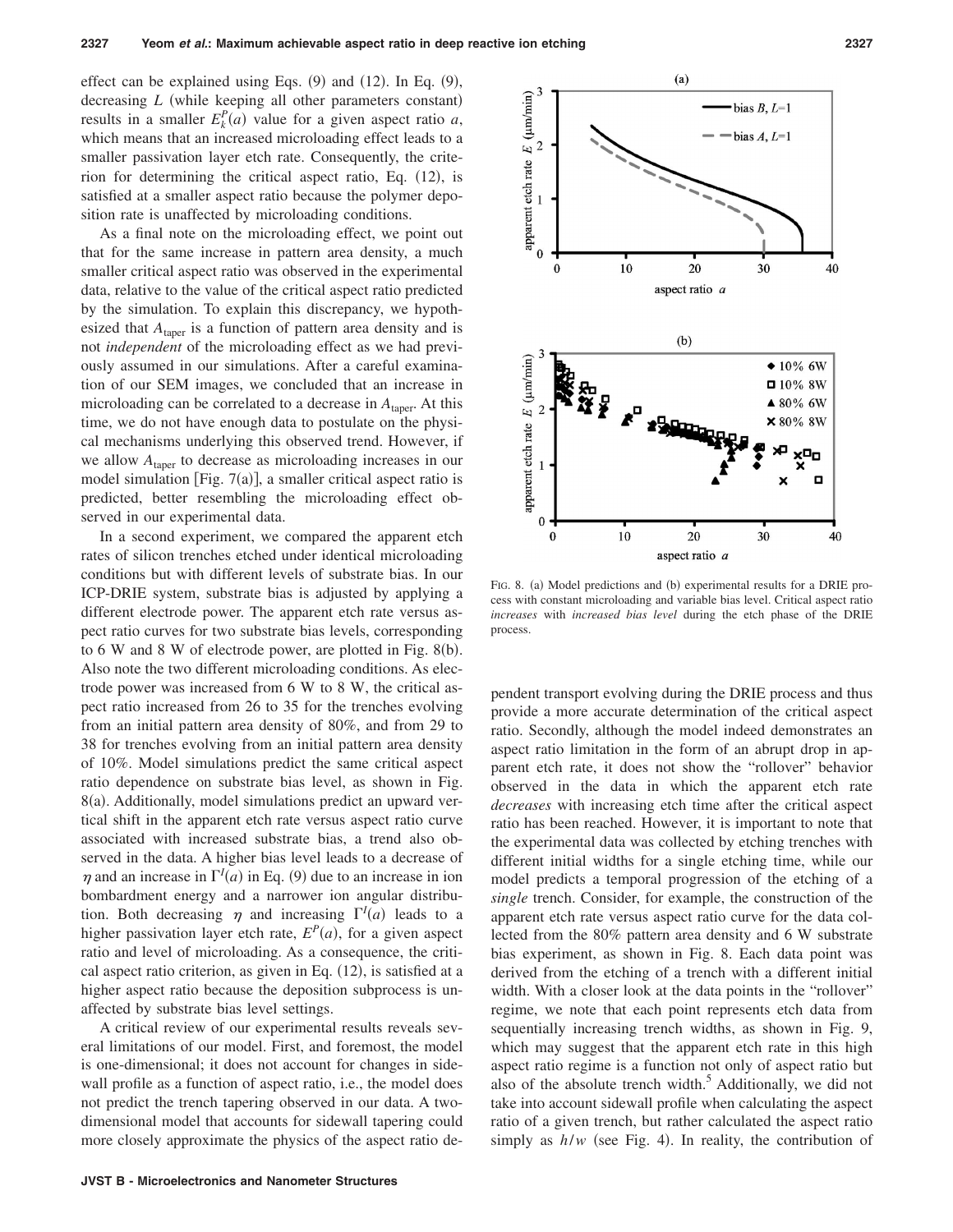

FIG. 9. An example of the apparent etch rate vs aspect ratio curve from experimental data showing "rollover" behavior in the high aspect ratio regime and the possibility of length scale effects on the rollover points.

lateral sidewall etching to the measured aspect ratio may not be neglected when the absolute feature size of a given trench is small, i.e., less than 5  $\mu$ m. Further study is needed to investigate the effect(s) of absolute trench size or length scale on apparent etch rate and the critical aspect ratio phenomenon.

### **V. CONCLUSIONS**

We have developed a one-dimensional model for cycle by cycle etch progression in a DRIE process. In this model, we have partitioned each individual cycle of a time-multiplexed DRIE process into components corresponding to its three basic subprocesses to show how aspect ratio dependent reactant transport affects both the instantaneous etch rate of a given cycle and the apparent etch rate of the overall process. As a result, the model provides an analytical criterion for the maximum achievable aspect ratio, or critical aspect ratio, observed in a DRIE process: the aspect ratio at which the instantaneous polymer etch rate equals the product of the instantaneous deposition rate and the set time ratio between the deposition and etching phases. Consequently, the transport mechanisms that dominate the relative rates of these two specific DRIE subprocesses must govern the critical aspect ratio phenomenon. Finally, by varying pattern area density and substrate bias levels in both experiments and model simulations, we conclude that the magnitude of the critical aspect ratio can be controlled by (i) the relative flux of neutral species at the trench opening, i.e., the microloading effect, and (ii) the aspect ratio dependent transport of ions during the polymer etching subprocess of a DRIE cycle.

### **ACKNOWLEDGMENTS**

SEM work was performed at the Center for Microanalysis of Materials, University of Illinois at Urbana-Champaign, partially supported by the U.S. DOE under Grant No. DEFC02-91-ER45439. DRIE etching work was carried out with support from DARPA under US Air Force Grant No. F3615-01-C2172. Analysis was conducted with support from *The WaterCAMPWS*, a Science and Technology Center under the National Science Foundation Agreement No. CTS-0120978.

### **APPENDIX**

Assume that a silicon trench of a given width, *w*, has been etched with a DRIE process to an initial depth,  $h_{initial}$ , during an elapsed time,  $t_{initial}$ , such that  $h_{initial}/w=a_{initial}=5$ . For this initial aspect ratio, the initial apparent etch rate,  $E_{initial}$ , can be estimated as

$$
E_{\text{initial}} = \frac{h_{\text{initial}}}{t_{\text{initial}}}.\tag{A1}
$$

Now, after *n* additional cycles of the DRIE process, the trench will be etched to a depth, *h*, during a total elapsed time, *t*. The apparent etch rate after *n* additional cycles of etching can be written as

$$
E_n = \frac{h}{t}.\tag{A2}
$$

If the time period of etching a given cycle, *k*, during the DRIE process is  $T_k$ , the total elapsed time of the DRIE process can be written as

$$
t = t_{\text{initial}} + \sum_{k=1}^{n} T_k = t_{\text{initial}} + \sum_{k=1}^{n} T_k^D + \sum_{k=1}^{n} T_k^E,
$$
 (A3)

where  $T_k^D$  and  $T_k^E$  are the time spent in the deposition phase and etching phase of the *k*th cycle, respectively. In a timemultiplexed DRIE process, different gases and substrate biases are used for the deposition and etching phases, and the times set for each phase are independently controlled by the operator. However, a period of temporal overlap between the deposition and etching phases exists due to the finite time responses of the mass flow controllers (MFC). For each cycle  $k$  in Eq.  $(A3)$ , half of this overlap period has been included in  $T_k^D$ , and the other half is included in  $T_k^E$ . During the etching phase, it is assumed that the etching of silicon starts *after* the passivation layer at the bottom of the trench has been etched completely. The time spent on etching the passivation layer may not necessarily be the same for every cycle due to the fact that the rates of both fluorocarbon polymer deposition and etching are aspect ratio dependent. As such, the time spent on etching the passivation layer *cannot* be controlled by the operator. For the *k*th cycle, one can assume a more general expression where these times are variable, or

$$
T_k^E = T_k^{E,P} + T_k^{E,S},\tag{A4}
$$

where  $T_k^{E,P}$  is the time elapsed during the passivation layer etch of the *k*th cycle, and  $T_k^{E,S}$  is the time elapsed during the silicon etch of the *k*th cycle. Since the passivation layer at the bottom of the trench must be removed before silicon etching can proceed, the relationship between  $T_k^{E,P}$  and  $T_k^D$ can be expressed as

$$
T_k^D D_k = T_k^{E,P} E_k^P = Y_k,\tag{A5}
$$

where  $D_k$  and  $E_k^P$  are the aspect ratio dependent deposition rate and etch rate of the fluorocarbon polymer passivation layer during cycle number *k*, respectively, previously cited in Eqs. (1) and (9). Discussions of  $D_k(a)$  and  $E_k^P(a)$  are included in Sec. II.  $Y_k$  is the thickness of the passivation layer for the